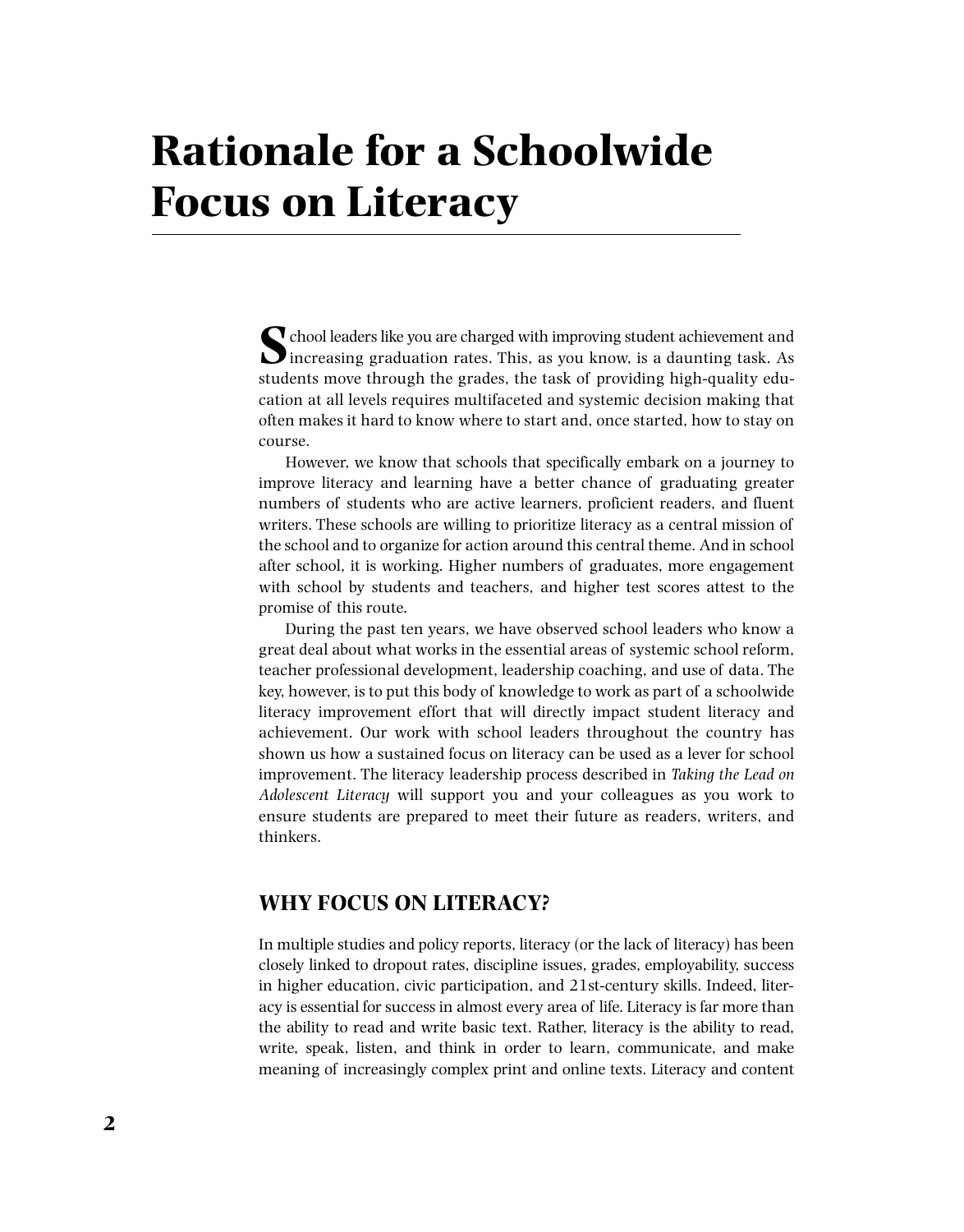learning are deeply intertwined. If one struggles as a reader or writer, it is nearly impossible to succeed academically.

Whether your school is large or small, in an urban, suburban, or rural setting, your students will benefit from ongoing instruction and practice that enable them to meet the literacy demands of college, career, and good citizenship. As you think about students in your school, you know that some are performing considerably below grade level. Others, however, may be reading and writing on grade level but continue to struggle with the ever increasingly complex texts they are expected to comprehend and respond to. Some students may excel in the areas of reading and writing and, as a result, need more rigor and challenge to avoid boredom and academic apathy. Others may be unable to transfer literacy skills across all content areas or read strategically, analytically, or fluently when confronted with advanced texts. In all of these instances, it is critical that as a school leader you are able to plan, implement, and troubleshoot a literacy improvement effort that meets the literacy needs of all students in your school.

Ensuring that all students develop high levels of literacy requires schools to make a concerted, coordinated effort to improve students' proficiency as readers, writers, and critical and creative thinkers. This, in turn, makes possible increased student achievement, which leads to higher graduation rates. Our premise is simple—and is borne out by numerous examples: a systemic literacy improvement effort can be a powerful lever for school improvement. This systemic approach to improving literacy in Grades 4 through 12 involves the following synergistic actions:

- The development and communication of a compelling vision
- Ongoing collaboration between administrators and teachers
- Unflinching, data-based assessment
- The setting of clear, measurable goals that address important issues related to curriculum, instruction, assessment, and school culture
- The development of a quality literacy action plan
- Active implementation of the plan
- Monitoring of progress toward stated goals

These tasks are challenging and complex. But they are doable. Accomplishing these tasks through a focused, collaborative process can produce dramatic results for improved student literacy and learning.

#### **Support Provided by This Book and the Literacy Leadership Process**

This book includes field-tested and practical tools, approaches, rubrics, resources, and strategies that school and district leaders across the country have found helpful as they design, implement, and monitor a literacy initiative. Whether you are a building level administrator, a district or school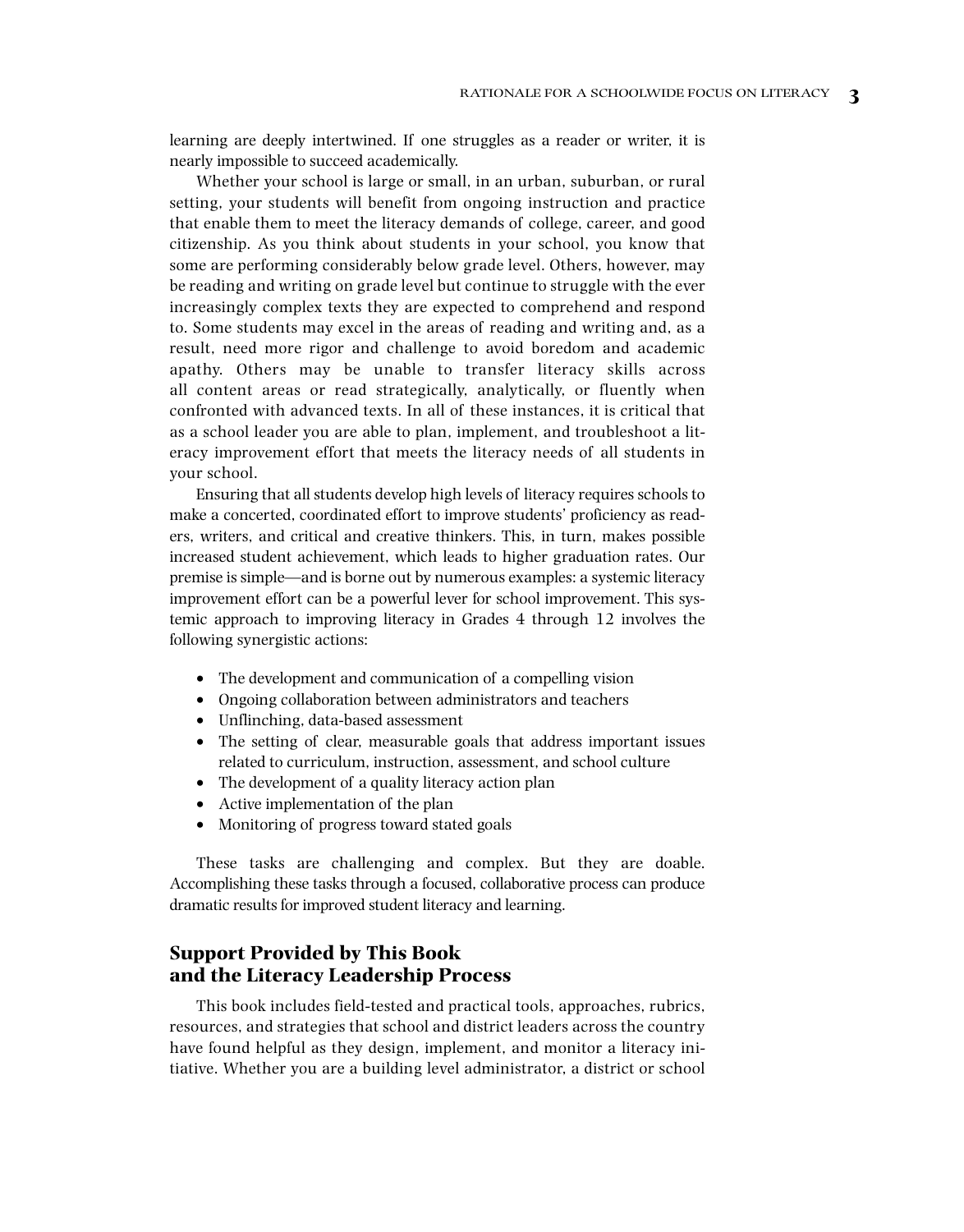literacy coach, a superintendent, supervisor, coordinator, or literacy team leader, this book will give you and your colleagues a process to enact systemic improvement of students' abilities as readers, writers, and thinkers. As you read this section of the book, you may be thinking the following:

- *Where do we start? I've already got more than I can handle. We do not have a literacy team, and I am not sure what the team would do if we had one.*
- *Another new initiative? We already have a school improvement plan. Our goal this year is dropout prevention and raising test scores. How does this conversation about literacy connect to these goals?*
- *Literacy is not my job. The English Department takes care of this.*

You and your colleagues can use this book to guide you through a fivestage, continuous improvement process. The process builds on best practices outlined in the research-and-practice literature as well asthe successful literacy improvement efforts of many schools across the country. Using this literacy leadership process, you can work collaboratively with other teacher leaders and administrators to develop a literacy action plan and implement, monitor, and evaluate its success.

As with all effective action planning processes, the literacy leadership process described in this book is cyclical, beginning by assessing, implementing, and monitoring, and ending by reassessing, reviewing, and adjusting for the following year. What makes this process more than a general action planning template isthe specificity of the materials. Everything in this processis designed to support the design and implementation of an effective literacy action plan in upper elementary, middle, and high schools.

#### **Relationship of the Literacy Leadership Process to the** *Taking Action Literacy Leadership Model*

The literacy leadership process is based on the *Taking Action Literacy Leadership Model* that was developed through a project funded by the Carnegie Corporation of New York. The model was designed to answer the question "What do literacy leaders need to do to successfully improve student literacy and learning in Grades 4 through 12?" The model is based on multiple data sources, including strategies that successful principals use to improve student literacy in their schools, the research and practice literature, feedback from educational leaders throughout the country, and reviews by a national advisory board. The model is fully described in *Taking Action on Adolescent Literacy: An Implementation Guide for School Leaders* (Irvin, Meltzer, & Dukes, 2007). The model incorporates two synergistic components: goal areas (represented in the graphic by a center circle surrounded by two concentric bands) and action points (represented in the graphic by a five-point star).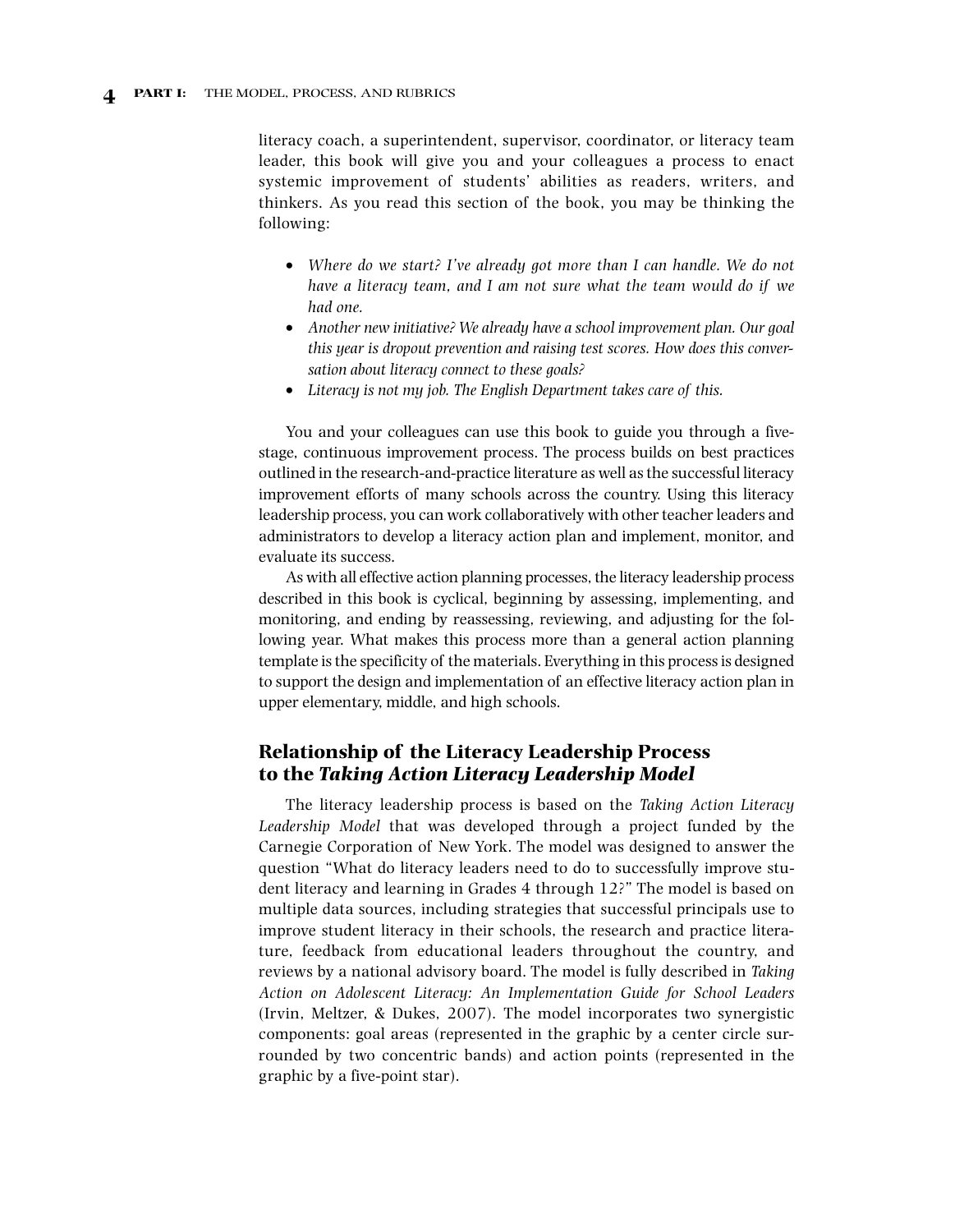

Taking Action Literacy Leadership Model

Understanding the components of the *Taking Action Literacy Leadership Model* helps a literacy team understand the larger picture of school change that leads to a sustainable literacy improvement effort. The set of six literacy action rubrics that are the centerpiece of the literacy leadership process are aligned with this model.

#### **Goal Areas of the Model**

The goal areas of the model correspond to the three critical outcomes of a schoolwide literacy improvement effort. At the center of the literacy initiative is *Student Motivation, Engagement, and Achievement.* When students are motivated and engaged to read and write in school, they can improve their abilities as readers, writers, and thinkers. Improved achievement follows, both in content knowledge and in literacy and learning skills. The second goal area is *Integrating Literacy and Learning,* which focuses on the school's instructional offerings and has two components: *Literacy Across the Content Area*s and *Literacy Intervention*s. *Literacy Across the Content Areas* includes the content-focused courses that students take as they move through the grades (e.g., math, science, social studies, English/language arts, art, music, and foreign language). Students grow as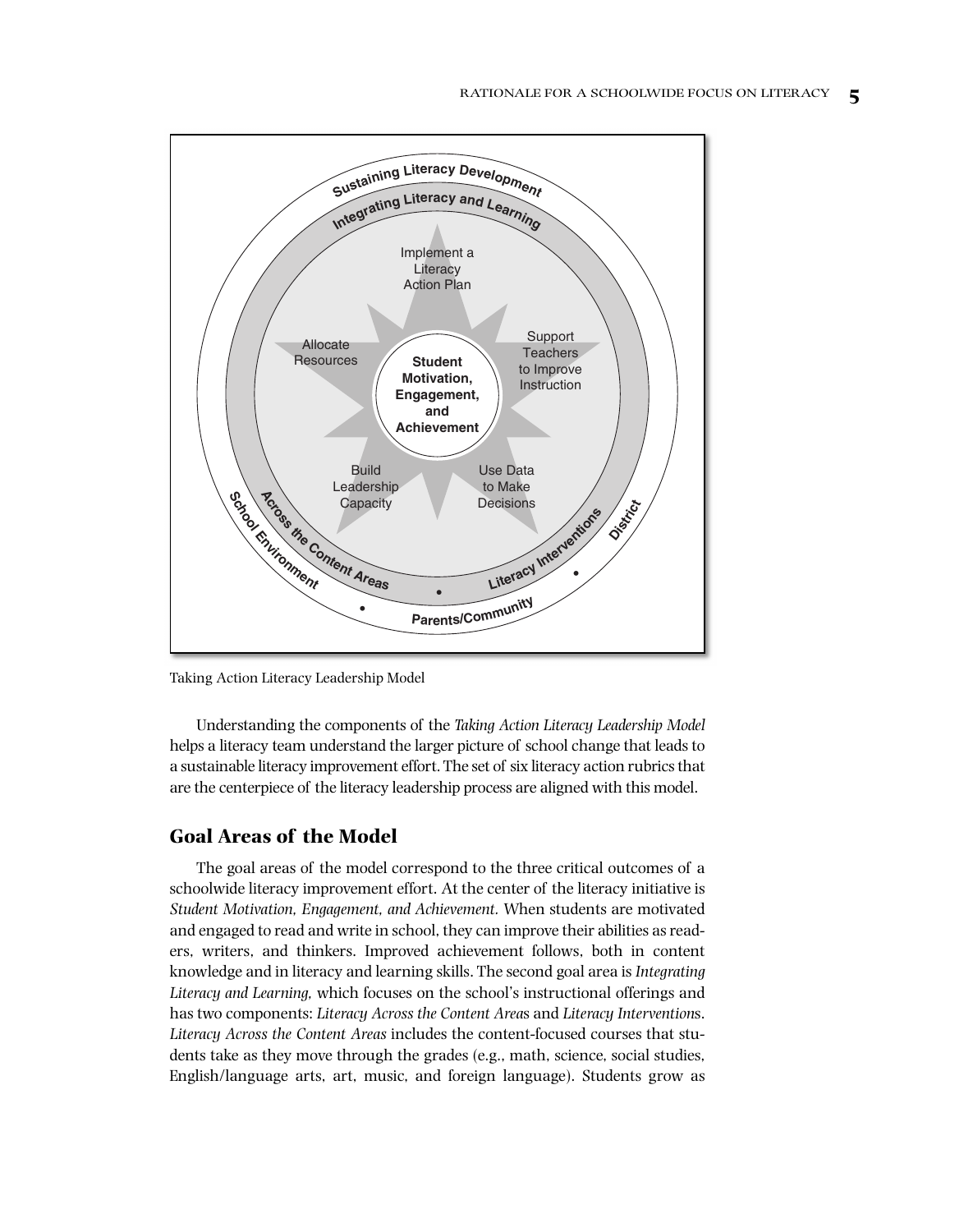readers and writers when they learn to apply literacy skills (such as activating prior knowledge, summarizing, questioning, and sequencing) to complex content area text. *Literacy Interventions* targets those students whose performance is significantly below their grade placement level. Literacy interventions can be offered in many formats, including an academic literacy class, an English language learners (ELL) teacher team teaching with an English/language arts teacher, or before and after school tutoring sessions. Whatever the format, literacy interventions are intended to provide targeted assistance to under-performing students so that they become more proficient readers and writers. Addressing the literacy and learning needs of all students in a school typically requires a focus on both components (content area and intervention) of *Integrating Literacy and Learning* to meet students' literacy and learning needs.

The goal area represented by the outer band, *Sustaining Literacy Development,* represents three important components necessary to sustain and promote a school-based literacy improvement initiative. First, it is critical to establish a *Literacy-Rich School Environment.* This includes a school climate that actively communicates to students that they are important contributing members of the school community through displays of current student work in hallways and classrooms, evidence of literacy-related student activities, and celebrations of progress. The school environment is also, of course, positively or adversely influenced by the policies, structures, schedule, and practices of the school. When these policies and structures focus on supporting all students to grow as readers, writers, and thinkers, a literacy-rich culture can be developed and maintained.

*Parents and Community Members* can also provide critical resources for student literacy development. When schools work collaboratively to invite and access the support and opportunities provided by their families and through the community, students get the message that they and their futures are seen as a valuable asset worth investing in.

Finally, *District Support* can mitigate the many roadblocks and pitfalls that often accompany fledgling initiatives*.* Districts can broker resources across schools, establish literacy improvement as a priority across the district, and facilitate school-based efforts. District leaders can provide schools with resources to support teachers as they embark on a new instructional model where a strict focus on content delivery shifts to an expectation that teachers provide literacy-embedded content instruction. District leadership can also provide direct support to instructional leaders through professional development and to school-based literacy leadership teams as they carry out their literacy action plans.

#### **Action Points of the Model**

The five action points located in the center of the model describe the actions that literacy leaders need to take to initiate and sustain a literacy improvement effort successfully: (1) implement a plan, (2) support teachers to improve instruction, (3) use data, (4) build leadership capacity, and (5) allocate resources.These action points are not necessarily sequential. However, our experience with schools has shown us that designing and implementing an effective literacy action plan is critical to achieving results. Without a solid plan, the good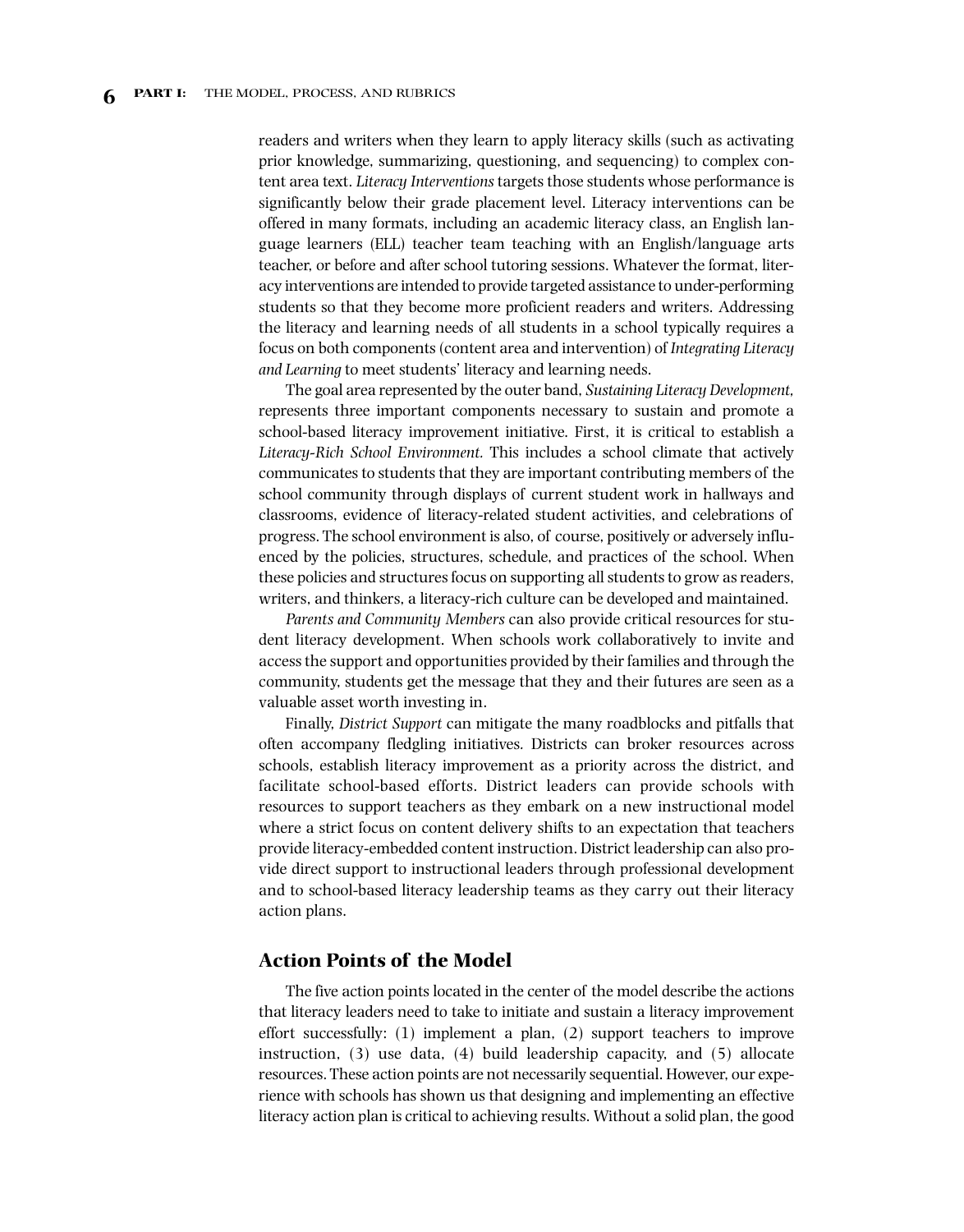intentions of teachers and leaders may evolve into random activities that lack cohesion and purpose. But developing and implementing a plan to improve literacy can be complicated and time-consuming. Further, many plans get developed that do not ever get implemented. The quality of the plan only matters if it is put into action to improve students' literacy and learning. A guided process for developing and implementing an effective literacy plan is, therefore, the central topic of this book.

Literacy leaders take many different approaches to initiating and sustaining literacy improvement. Some begin with professional development and supporting teachers to improve instruction, some begin with collecting and examining the data, some begin by establishing a literacy team and building leadership capacity, and some begin by locating resources to support the effort. Sooner or later, we found that a successful literacy improvement initiative requires all five of these actions.

These actions correspond to the five action points on the graphic of the *Taking Action Literacy Leadership Model.* You will learn more about these action points in Chapter 4 (Stage 4) when the team uses the action points to troubleshoot issues and challenges that can accompany the plan's implementation. The action points are highlighted again in Chapters 6 and 7 where they are used to show action steps that school and district leaders can take to ensure adequate support of school-based literacy improvement efforts.

A second book, *Meeting the Challenge of Adolescent Literacy: Practical Ideasfor Literacy Leader*s (Irvin, Meltzer, Mickler, Phillips, & Dean, 2009), is also aligned to the *Taking Action Literacy Leadership Model.* This book was written to assist literacy leaders as they address common challenges and barriers to literacy improvement from an issues-based perspective. Using the action points of the *Taking Action Literacy Leadership Model,* the book provides ideas and approaches that literacy leaders can use to addresssixteen critical issues. The toolsincluded in *Meeting the Challenge of Adolescent Literacy* may be particularly useful to you during the implementation stage of the action planning process (Chapter 4, Stage 4). Resource E at the back of this book contains a matrix showing resources from the first two books, *Taking Action on Adolescent Literacy* and *Meeting the Challenge of Adolescent Literacy,* and how the resources correspond to the five stages of the literacy leadership process.

## **HOW THE LITERACY LEADERSHIP PROCESS WAS DEVELOPED**

The four authors of this book have spent many years working in schools and districts helping educators develop, implement, and monitor schoolwide literacy action plans. In our work with literacy leadership teams, we have noticed that well-meaning team members often want a quick solution to their literacy challenges. As a result, administrators or teacher leaders tend to identify a need and then procure a new program or add an additional course to meet that need. This fragmented approach, while well intended, often becomes narrow in focus and fails to put in place the structures and policies that make meaningful changes sustainable.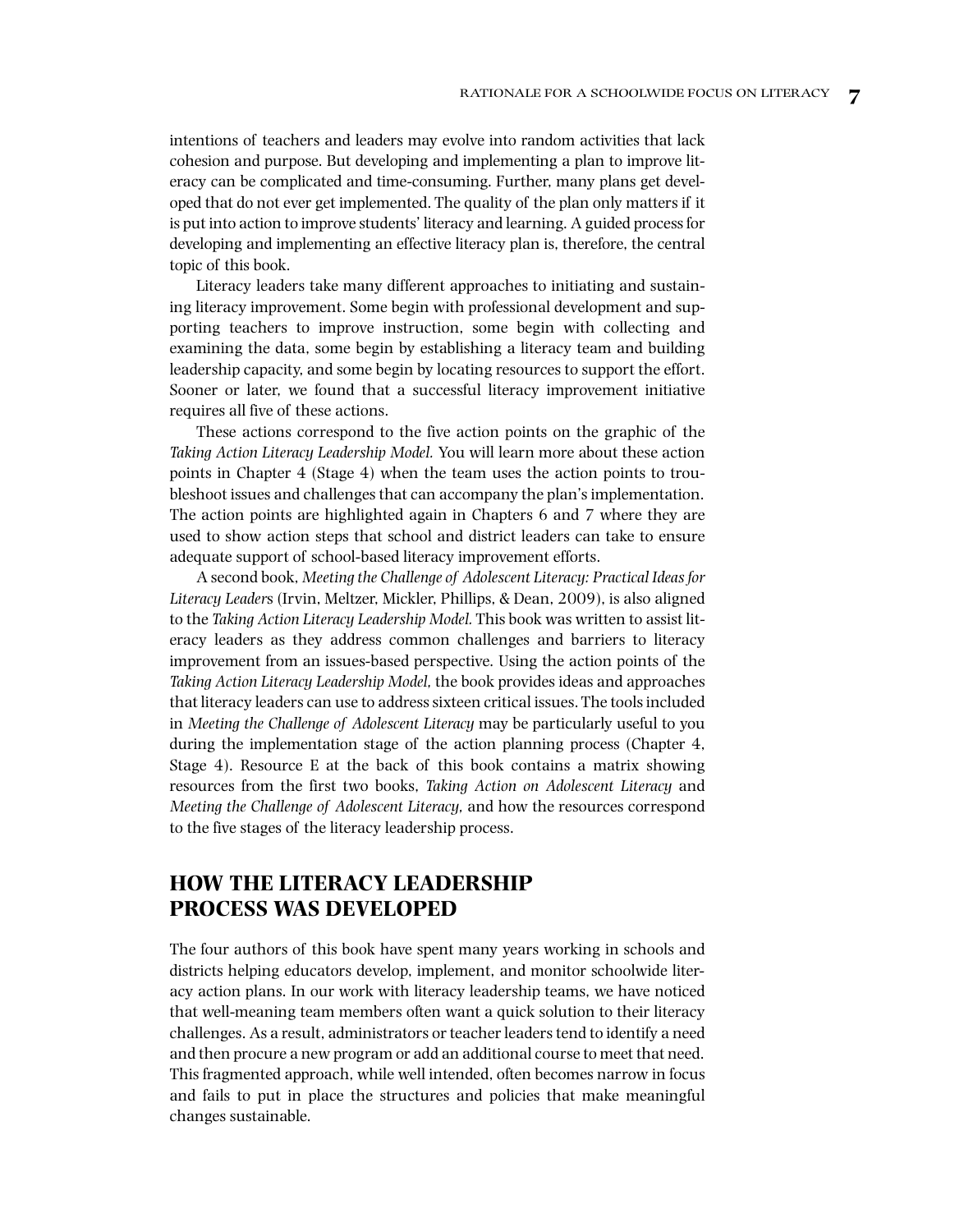Over the past decade, we have developed a process that helps literacy leaders build a comprehensive, sustainable literacy improvement effort. This literacy leadership process is based on six literacy action rubrics that are aligned to the goal areas of the *Taking Action Literacy Leadership Model.* These rubrics have been field-tested over the past several years with school-based literacy teams in several states across the United States.

The next section of this book, Introduction to the Literacy Action Rubrics, introduces you to the first five literacy action rubrics that are school-based (the sixth rubric describes the district's role in supporting school-based literacy improvement efforts and is discussed in detail in Chapter 7). The components of each rubric are summarized so you can get an overview of the elements that are critical to a schoolwide literacy improvement effort. Descriptions of what these components look like in action at the upper elementary, middle, and high school levels can be found in Resource C. Literacy leadership teams that are charged with developing and implementing a literacy improvement plan will use the literacy action rubrics in both Stage 2 (Chapter 2) and Stage 5 (Chapter 5) of the literacy leadership process. Team members will find it helpful to refer back to the rubrics frequently to identify further needs, troubleshoot implementation, monitor progress, and refine action steps. School and district administrators can use the literacy action rubrics to come quickly up to speed with what needs to be addressed as part of a systemic focus on improving literacy. District administrators can use Literacy Action Rubric 6 to develop a districtwide literacy action plan that supports ongoing, school-based literacy improvement efforts.

## **THE FIVE-STAGE LITERACY LEADERSHIP PROCESS**

You may have read school improvement plans that are well written and speak to the many needs of a school. We have found, however, that many improvement plansfail to specifically target literacy improvement as central to the school's mission even when literacy has been identified as an area that needs to be addressed. We find that many improvement plans also prescribe changes unrelated to the specific strengths and needs of the school or that the changes that are planned, while well-meaning, will not lead to the desired increases in student achievement. We suspect that in many cases those charged with improving student literacy and learning are not certain which steps would be most helpful to take.

The literacy leadership process outlined in this book is quite different from prescriptive approaches. We do not define your school's literacy needs, nor do we dictate which components your school literacy plan should include. Instead, the literacy leadership team assesses the literacy strengths and needs of the school using the literacy action rubrics that focus the team's attention on important components of literacy improvement. As the team proceeds through the five-stage process to develop and implement a customized plan, they address the needs of students and build on the existing capacity of the school. The five stages of the continuous improvement process described in this book represent the cyclical nature of assessment, planning, implementation, monitoring, review, and revision.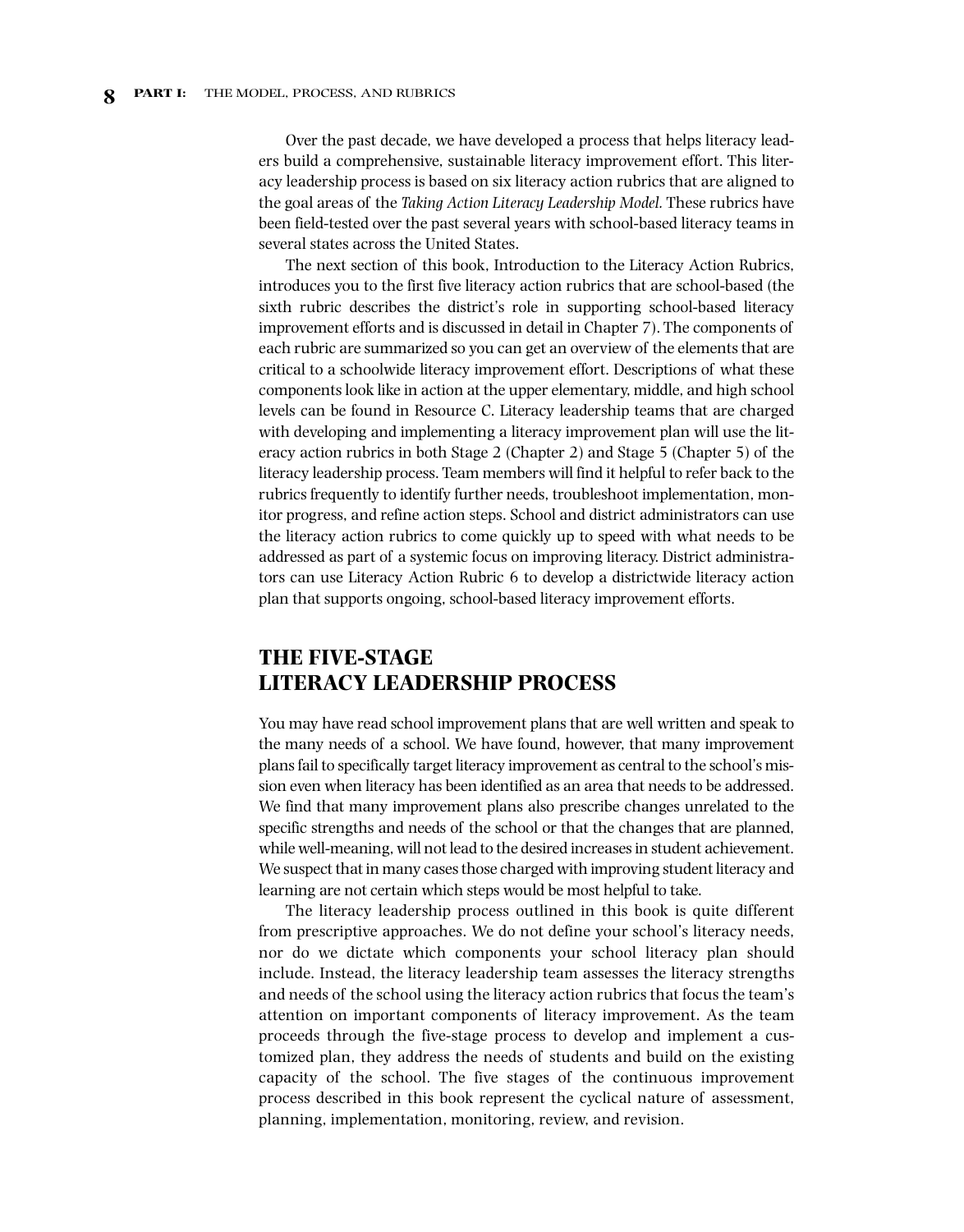

The Literacy Leadership Process

In Stage 1, you and your colleagues build the literacy leadership team and establish the need for a literacy improvement effort. You create, reestablish, or affirm the literacy leadership team and build a data-driven vision for a culture of literacy that will inspire the entire school to join forces in the literacy improvement initiative.

In Stage 2, the literacy team identifies the strengths of your school, examines your school data, uses the literacy action rubrics to assess your school's capacity to support systemic literacy development, and converts the self-assessment into measurable literacy action goals. This step-by-step process will help you and the other members of your literacy leadership team determine the scope of your literacy improvement effort and establish appropriate literacy action goals for your school.

In Stage 3, the literacy team develops implementation maps for each of the literacy action goals using the literacy action rubrics as a guide. We provide you with an implementation map development protocol so that you have a step-by-step process for developing your more formal literacy action plan. We also provide you with a sample implementation map to give you an idea of how action planning links to the goal areas and literacy action rubrics of the *Taking Action Literacy Leadership Model.* We suggest ways of soliciting feedback on your goals and your action plan from the entire school community and a process for finalizing your plan.

In Stage 4, you begin implementing your literacy action plan. The book provides support as you monitor and troubleshoot the implementation of the plan and assess the progress you have made toward your goals during the year. Since your plan has been designed by your literacy leadership team based on data and the team's collective understanding of your school, chances are it will not end up on a shelf gathering dust. Just to make sure,